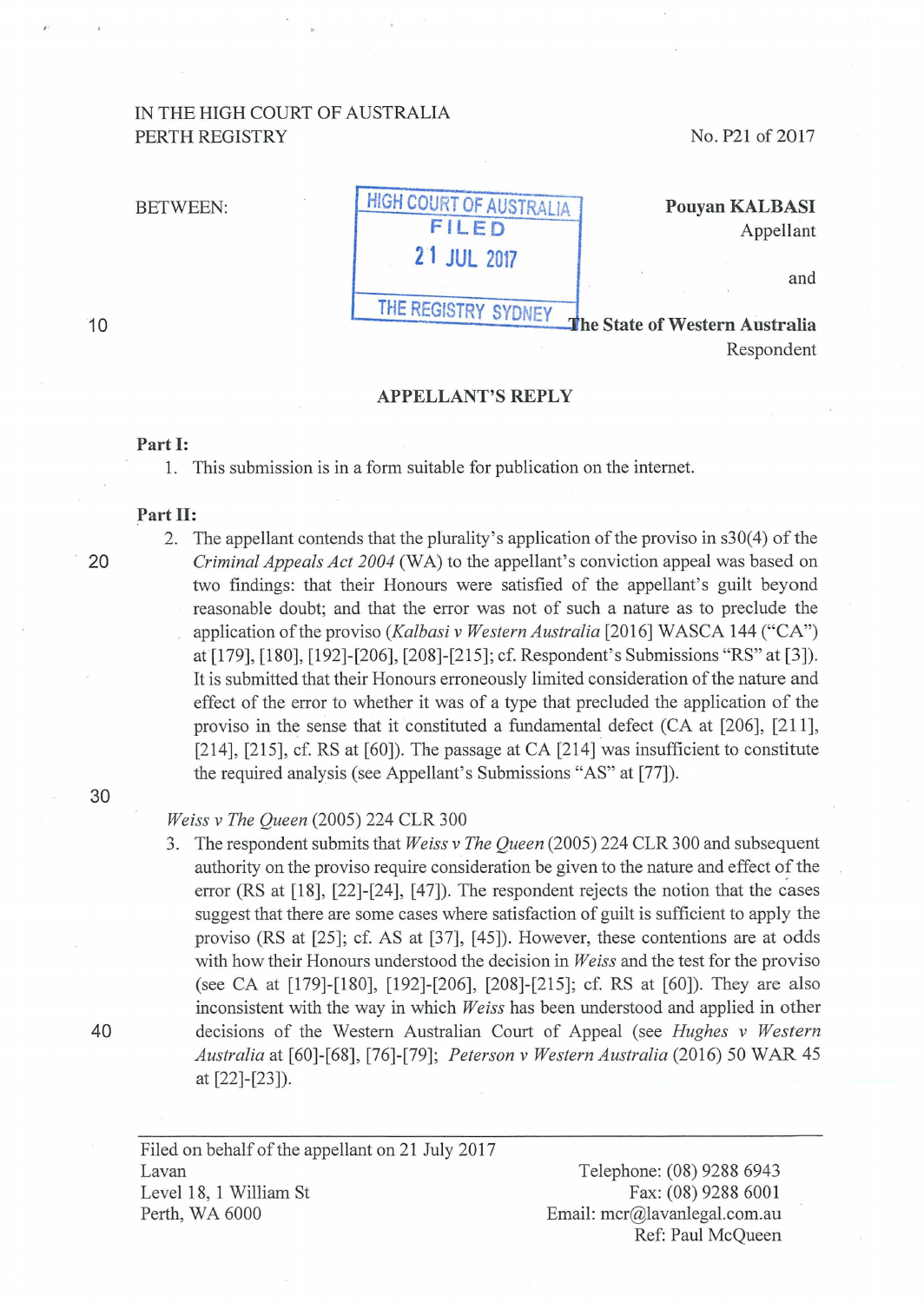- 4. The respondent relies upon a passage in *Weiss* at [43] to support the contention that an appellate court must consider the nature and effect of the error when considering the proviso in any given case (RS at [18], [47]). In *Weiss* at [43] the Court said that an appellate court, when considering the proviso, must have regard to the whole of the record including the fact that the jury returned a guilty verdict. The Court in *Weiss*  then observed 'But there are cases in which it would be possible to conclude that the verdict would, or at least should, have had no significance in determining the verdict that was returned by the trial jury.' (at [43]). This passage was cited by *Hughes* at [65] in the context of determining what was described as the 'outcome' aspect of the 10 proviso. *Hughes* at [65] was extracted by their Honours at CA [180]. To the extent that this passage of *Weiss* requires consideration of the nature of the error that consideration appears to be relevant only to assessing the weight to be given to the jury's verdict when determining whether the court itself is satisfied of the accused's guilt. Such an approach treats satisfaction of the accused's guilt as the critical question for the proviso rather than consideration of the effect of the error on the trial and the verdict returned by the jury. This, it is submitted, is an erroneous approach to the proviso and pays insufficient regard to the statutory language of s30 of the *Criminal Appeals Act* (see AS at [43], [48]).
- 20 5. The respondent submits that *Weiss* is part of a 'contiguous line of authority' and subsequent authority on the proviso explains and develops the fundamental legal principles set out in *Weiss* (RS at [8], [19]-[30]). However, this submission appears to be largely based on the contention that *Weiss* and subsequent authority simply emphasise the statutory language of the proviso and affirm that the test is whether no substantial miscarriage of justice has occurred (RS at [10], [11], [12], [15], [18], [19], [20], [21], [23], [24], [26], [28]-[30]). This submission is also premised on the respondent's view of *Weiss* that consideration of the nature and significance of the error is required for the application of the proviso (RS at [18]). It is not in dispute that the statutory test for the application of the proviso is that no substantial 30 miscarriage of justice has occurred (s30(4) *Criminal Appeals Act).* The issue in this appeal is how an appellate court is to approach that question. It is the way in which an appellate court is to approach that question that was the subject of *Weiss* and subsequent authority and it is the nature of this approach that is currently unclear.
- 6. The respondent appears to suggest that the lost chance of acquittal test and/or the inevitable conviction test can be answered by a court's consideration of whether it is satisfied of the accused's guilt beyond reasonable doubt (RS at [29]). However, satisfaction of the accused's guilt beyond reasonable doubt answers the test of whether it was open to a jury to be satisfied of the guilt of an accused *(M v The Queen*  40 (1994) 181 CLR 487). This is the test for whether the jury's verdict is unreasonable under s30(3)(a) of the *Criminal Appeals Act.* This test is different to the question posed by the proviso and different to whether the conviction was inevitable (see AS at [52], *Baini v The Queen* (2012) 246 CLR 469 at [32], *Baiada Poultry Ltd v The Queen* (2012) 246 CLR 92 at [35]-[36], *Lindsay v The Queen* (2015) 255 CLR 272 at [85]-[86]). The respondent submits that the decisions of *Pollock v The Queen*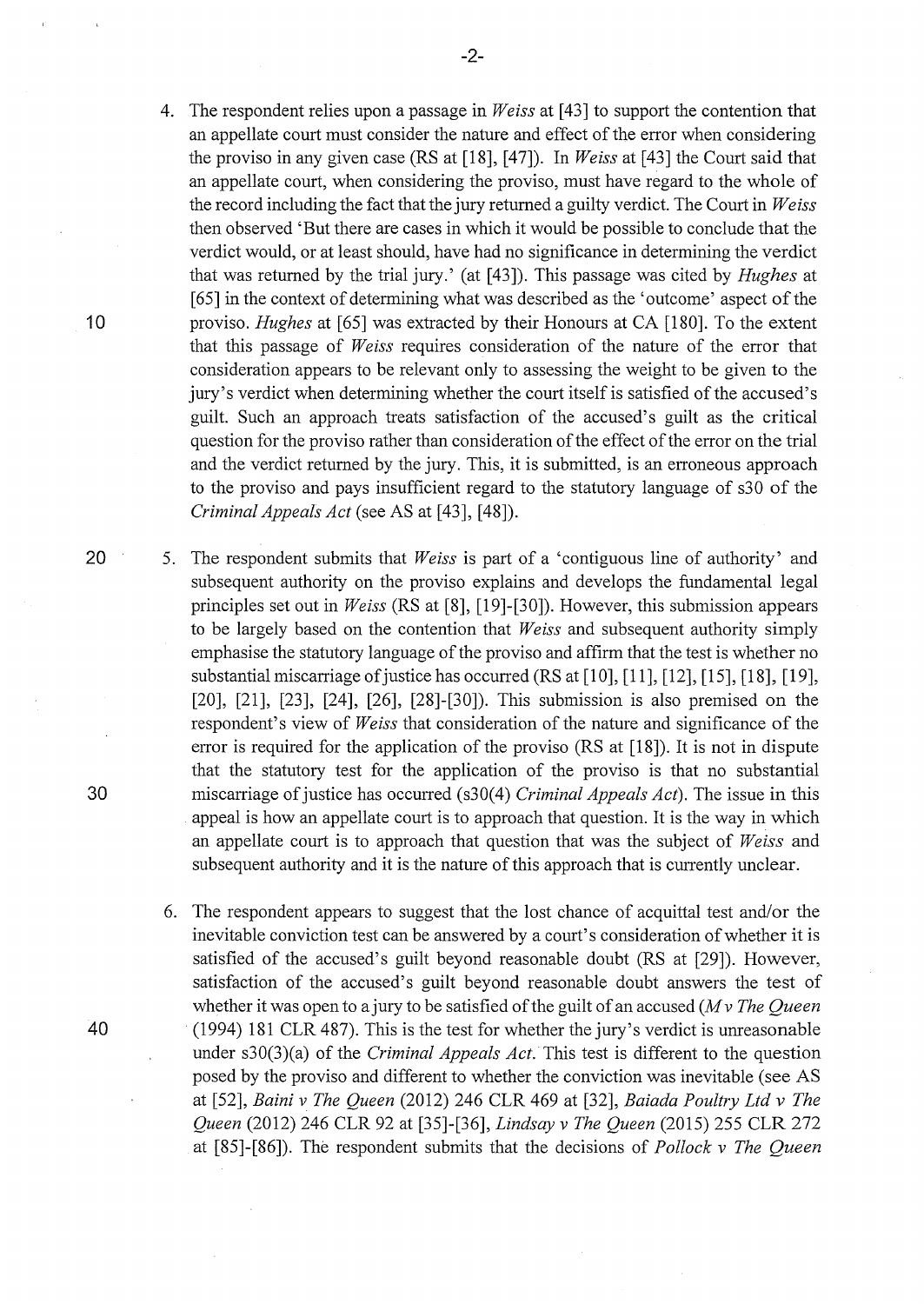(2010) 242 CLR 233, *Baini v The Queen, Filippou v The Queen* (2015) 256 CLR 47 and *Castle v The Queen* (2016) 91 ALJR 93 and references to inevitability of conviction are not inconsistent with *Weiss* citing at [ 40] of that decision (RS at [29]). However, in *Weiss* at [40] the Court appears to disavow reliance on an "inevitability" of conviction" test in determination of the proviso on the basis that reference to "a jury" is apt to distract attention from the appellate court considering for itself whether no substantial miscarriage of justice has occurred.

7. The principles identified in *Filippou* do appear to sideline the decision in *Weiss*  1 0 insofar as *Weiss* suggests that the proviso can be applied where an appellate court is satisfied of the accused's guilt beyond reasonable doubt and the error at the trial was not of such a nature as to preclude the application of the proviso (cf. RS at [30]). It is the appellant's case that the considerable controversy surrounding *Weiss* warrants it being revisited and if necessary overruled (see AS at [55]-[57]).

#### *Outcome and Process*

- 8. The respondent submits that their Honours considered both the outcome and process aspect of the proviso together and not in exclusion to each other (RS at [33]). However, it is apparent that their Honours regarded consideration of the proviso as 20 requiring two separate types of analysis: first, consideration of whether the appellant was guilty beyond reasonable doubt; and second, whether the error was of a nature to preclude the application of the proviso  $(CA \text{ at } [179]-[180], [192]-[214])$ . Further, the order in which their Honours considered these two aspects of the proviso deflected attention away from proper regard to the nature of the error and its effect (cf. RS at [33]). This is because their Honours' determination that there was no arguable defence on 'intention' was based on their earlier finding that they were satisfied beyond reasonable doubt that the appellant attempted to possess the total quantity (CA at [214]). Giving consideration in the first instance to the nature of the error and its effect gives effect to the statutory language of s30(4) of the *Criminal* 30 *Appeals Act* and places appropriate emphasis on the significance of the error *(Baiada*  at [26], [28], [34]).
- 9. The plain reading of *Weiss* appears to offer some support for the approach taken by their Honours as under *Weiss* the appellate court is to consider whether the accused's guilt is established beyond reasonable doubt and then determine whether the error is of such a nature as to preclude the application of the proviso *(Weiss* at [ 41 ], [ 45], see RS at [34]). The decision of *Nudd v The Queen* (2006) 80 ALJR 614, however, does not support dividing consideration of the proviso in this way (cf. RS at [34]). In *Nudd*  Gleeson CJ considered process and outcome to be related concepts and not distinct 40 from one another as 'the object of due process is to secure a just result' (at [7]).
	- 10. *Filippou* does not support dividing consideration of the proviso into process and outcome aspects (cf. RS at [35]). Nor did their Honours consider whether the appellant lost a chance of acquittal as required by *Filippou* at [ 15]. The test of a lost chance of acquittal is far broader than consideration of whether an accused's guilt is

-3-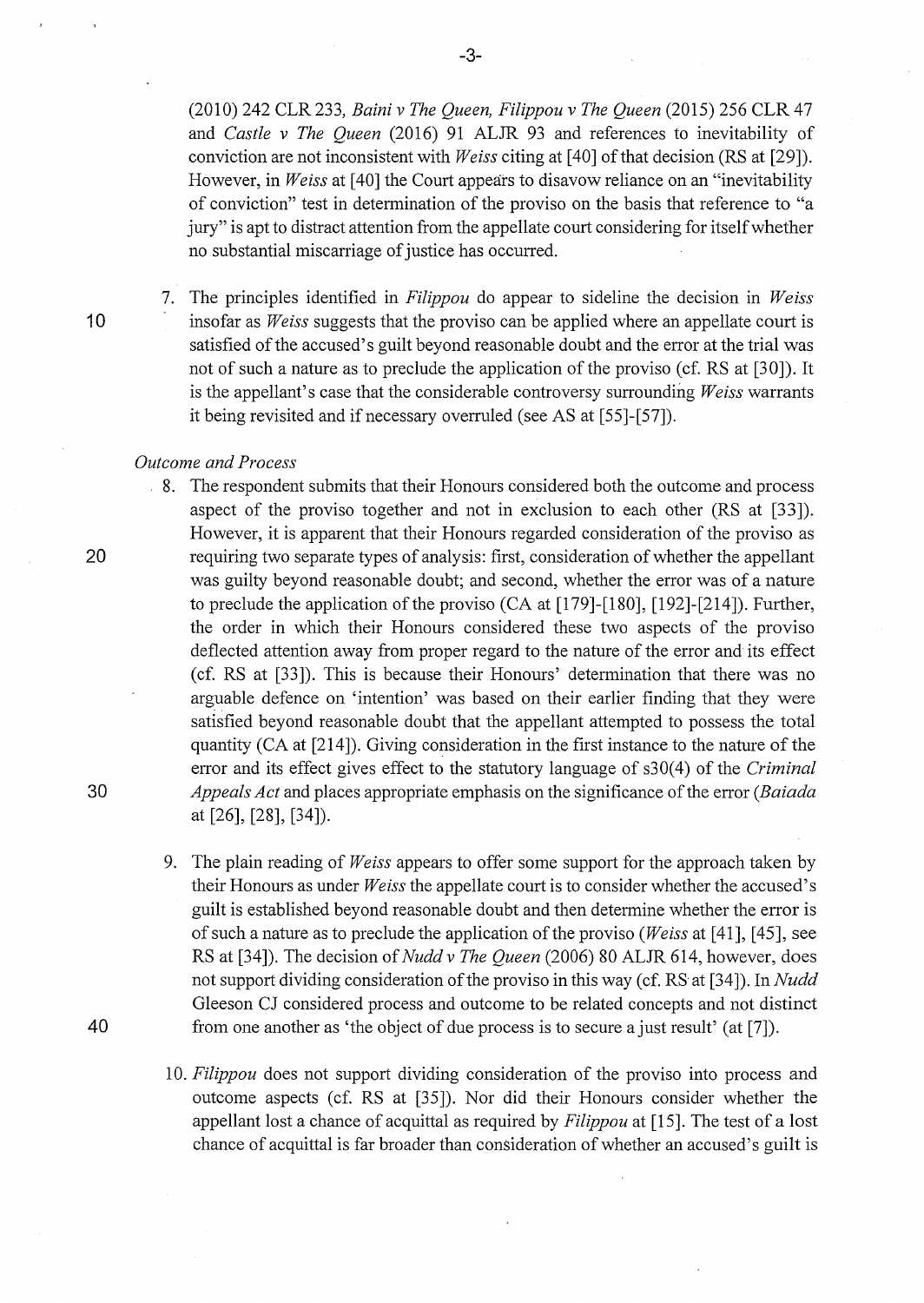established beyond reasonable doubt. The test of a lost chance of acquittal directs attention squarely to the significance of the error and is not necessarily determined by satisfaction of an accused's guilt. Application of such a test does not involve assessing whether the outcome was ultimately correct.

# *The appellant's case*

11. The misdirection in the appellant's case was more significant than is suggested at RS [39]. It reversed the onus of proof and the trial judge told the jury that there was no issue with 'intention' and that they could give this element a tick (CA at [97]). The 10 court's jurisdiction to convict and sentence the appellant was limited by the elements of the offence *(Kirk v Industrial Court of New South Wales* (2010) 239 CLR 531 at [74]), The misdirection in the appellant's case effectively withdrew from the jury's consideration an element of the offence namely whether he possessed the substituted drug with the intent to sell or supply it to another. The consequence of this was that the jury found the appellant guilty without consideration of that element. The element withdrawn from the jury's consideration was the element which rendered him liable to a maximum penalty of 25 years imprisonment (see AS at [85]).

- 12. The respondent contends that, having regard to the directions and the context of the 20 trial, the jury's verdict is consistent only with a conclusion that it was satisfied that the appellant possessed all of the substituted drug at the relevant time (RS at [53]- [57]). However, at no point in the directions were the jury told that they had to be satisfied that the appellant possessed the entire quantity of substituted drug and, accordingly, their verdict said nothing on that subject (see *Baiada Poultry* at [28], [34]; cf. RS at [57]). This is so even though no such direction was legally required (seeRS at [37]).
- 13. The respondent contends that the sole issue at trial was possession and that it was 'unsurprising that there was no issue at trial as to the intention of the appellant' (RS 30 at [41]-[44], [55]). However, the appellant's case was to put the prosecution to proof (CA at [81]). To suggest that the appellant only put in issue the element of possession denies the generality of a not guilty plea *(Krakouer v The Queen* (1998) 194 CLR 202 at [36]). Further, the element of intention could only be considered once the jury had determined whether there had been possession and of what quantity.
- 14. The State alleged possession of the total quantity. However, it is not possible to conclude from the jury's verdict that they were satisfied of this beyond reasonable doubt. Further, the way in which the State'case was put on possession (that is, that he dealt with or did something in respect of the substituted drugs) raised the prospect 40 that the jury were satisfied of possession of a smaller quantity.
	- 15. Finally, the misdirection arose due to a mistaken apprehension that s11 of the *Misuse of Drugs Act* applied to the appellant's case (see CA [186]-[188]). Their Honours accepted that there was no deliberate forensic decision involved in defence counsel's acceptance that s11 of the *Misuse of Drugs Act* applied (CA at [188]; cf. the